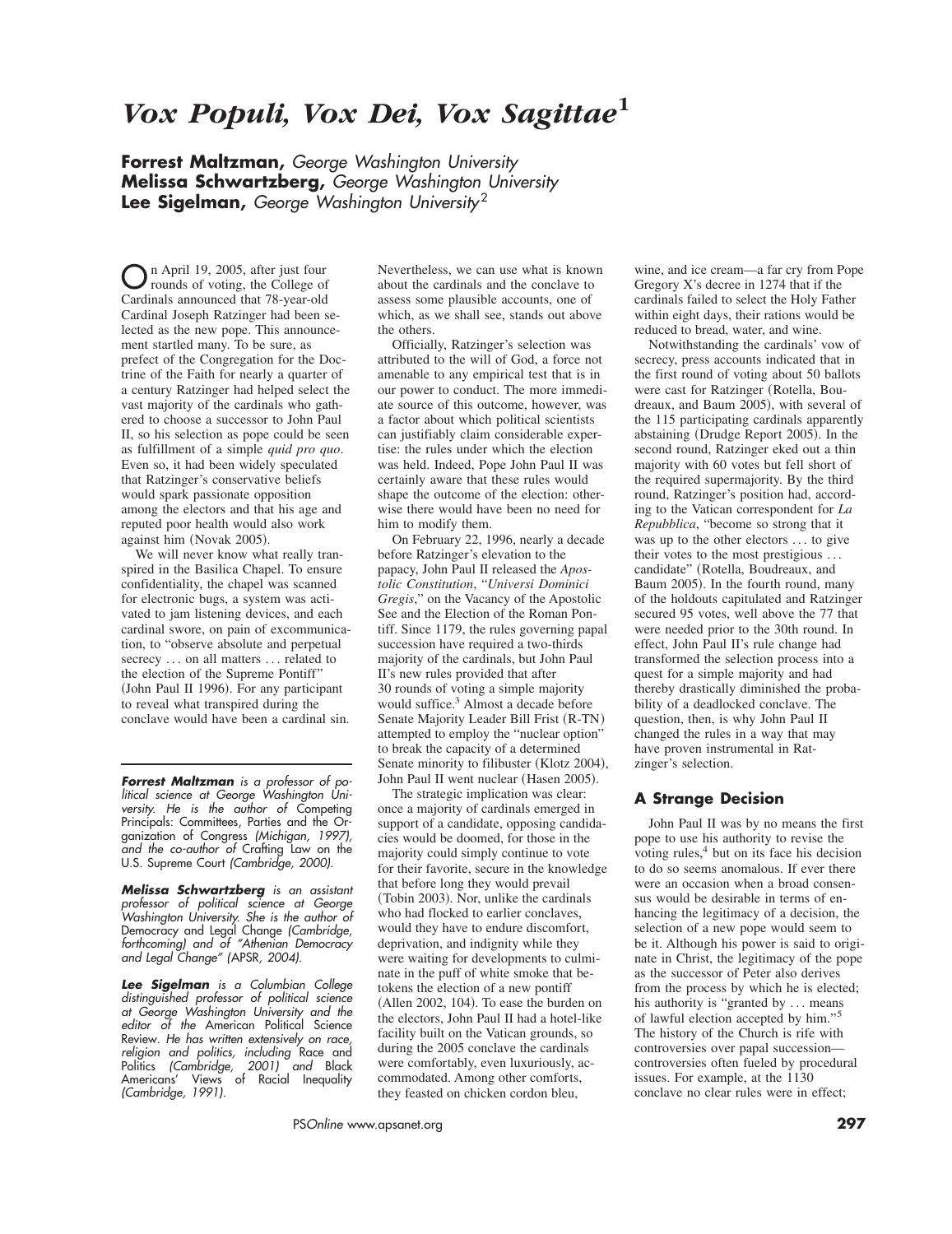**Figure 1 Proportion of Cardinals Appointed by John Paul II**

the cardinals were governed by a voting formula that recognized the "sanior et maior pars" i.e., "the sounder and greater part" but this proved to be inconclusive (Colomer and McLean 1998, 6-8). In the ensuing confusion, that conclave produced both a pope and an anti-pope. Controversy broke out again in 1159, when a majority of the cardinals settled on Cardinal Roland as the new pope. During Roland's investiture as Alexander III, the disaffected Cardinal Octavian "snatched the mantle like a robber, tore it with his own hands from Alexander's shoulders, and attempted among cries and confusion to carry it off" (Saari 1995, 16). Octavian served as a competing pope, Victor VI.

To be sure, modern times have not witnessed a recurrence of those 12thcentury schisms. Even so, it is well understood that dissensus among the electors could jeopardize the claim of the new pontiff to be the visible representation of the "unseen Pastor"6—"the man God had indicated to us," as Cardinal Christoph Schönborn characterized the choice of Ratzinger (Fisher 2005). The worst-case scenario would be for a conclave to produce a disputed outcome or, short of that, an outcome greeted by widespread grumbling. Because the pope is a "perpetual and visible principle and foundation of both the bishops and of the faithful" (Vatican 2005a), the semblance, if not always the reality, of unity must be maintained, and the supermajority requirement was obviously more in keeping with that desideratum than John Paul II's relaxation of that provision.

Why, then, did John Paul II alter the supermajority requirement? To answer this question, we assume that the pope was perfectly rational in his decision to change the rule and we reconstruct explanations for his selection accordingly. Of course, our methodological approach requires us to accept something that even the Vatican would be unlikely to grant on this matter: papal infallibility.7 We examine three plausible reasons for his decision to change a rule that had guided the papal selection process for over eight centuries.



## **Protecting His Legacy?**

One such idea, which is the core of the initial explanation, is that of selfinterest. Applying a self-interest criterion, John Paul II would have promulgated majority rule out of a desire to protect his own legacy, i.e., to preserve his influence over the Church after his death. Although he had been naming new cardinals since 1979, many cardinals appointed by John XXIII or Paul VI were still active and would retain their voting rights until they turned 80.

Under the rules that were in force when he assumed the papacy, John Paul II would have had to appoint two-thirds of the voting cardinals to guarantee that "his" cardinals could prevail if it came to a showdown over his successor. Given that there was a 120-cardinal cap on electors and that cardinals retained their voting rights until they either turned 80 or passed away, John Paul II must have recognized that it would take time until his appointees could control the outcome. If he were motivated by anxiety over whether his tenure would last that long (as well he might have been, having survived an assassination attempt in 1981), he should have changed the rule during the period after he had appointed a bare majority, but before he had appointed two-thirds, of cardinals. That period—the interval during which a candidate championed by John Paul II's appointees could have been blocked by a coalition of cardinals appointed by his predecessors—constitutes the Papal Predecessor Gridlock Zone (PPGZ). Alternatively, it is possible that the pope might have been able to anticipate the gridlock and thus enact his procedural reforms a few years ahead of time.

Figure 1 plots the yearly proportion of voting cardinals appointed by John Paul II.8 The PPGZ began in 1986, when John Paul II's appointees first formed a majority, and ended in 1991, by which time he had appointed two-thirds of the cardinals. Thus, 1986–1991 was the interval during which, if John Paul II had been motivated by a desire to preserve his legacy, he should have promulgated majority rule. However, Figure 1 provides no empirical support for either the pure PPGZ hypothesis or its weaker version. John Paul II did not alter the rules during the PPGZ, nor did he do so in the years immediately preceding it. It was not until five years *after* the PPGZ had expired that he changed the rules, and that timing makes no sense from the perspective of a self-interest-based explanation. John Paul II's rule change cannot, then, be attributed to a desire on his part to ensure that his successor would be selected by cardinals he had appointed.

# **Protecting the Curia?**

An alternative idea, which is the core of the second explanation, is that of group interest. Applying this criterion, John Paul II would have been motivated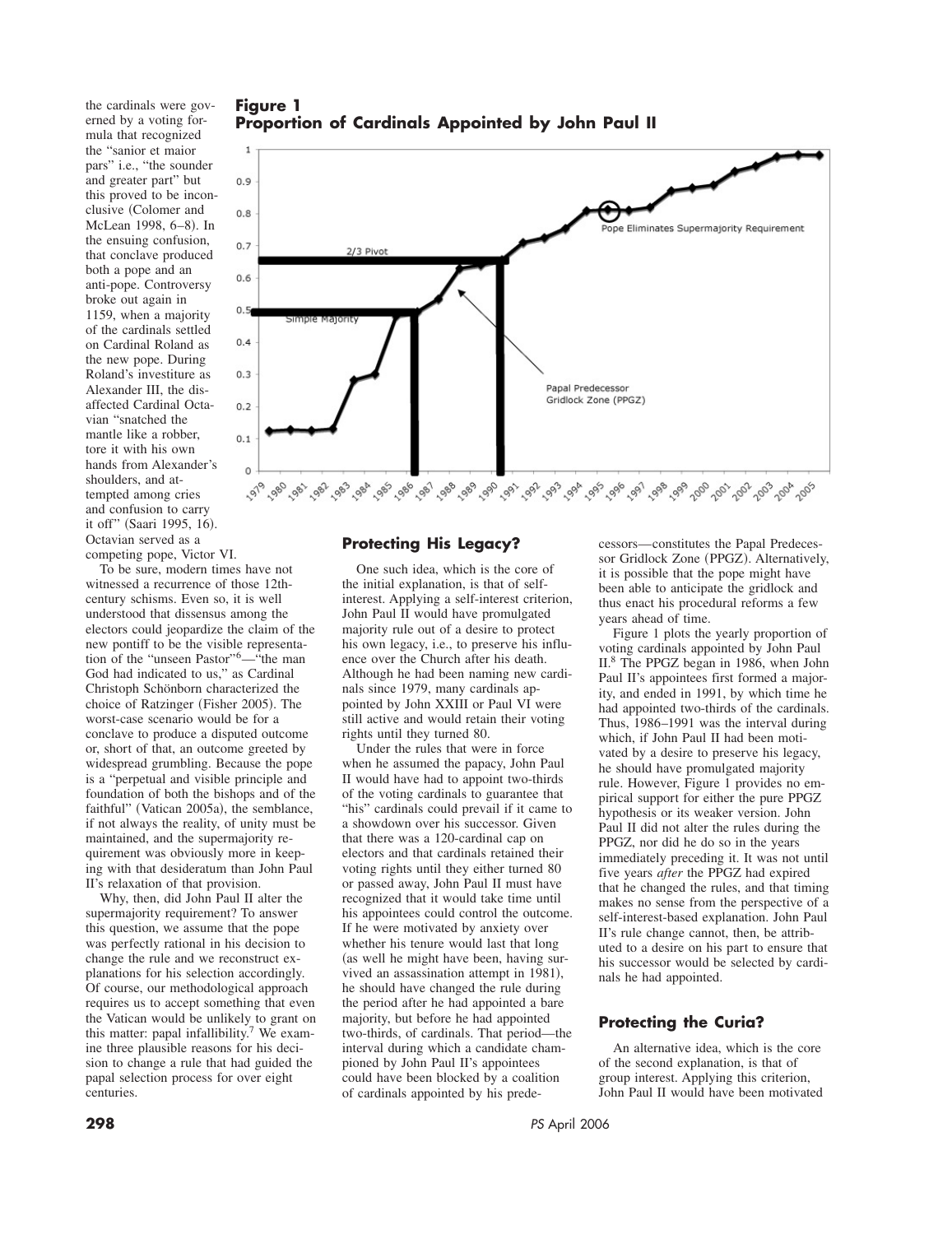to change the supermajority rule in order to protect the existing Vatican power elite from the tumult that would likely ensue if the papal scepter were to pass into the hands of an out-group member.

If John Paul II were trying to maintain control of the Vatican in the hands of those with whom he had been most closely allied in the often fissiparous politics of the Church, the surest way to do so would have been to stack the deck so that his successor would be his close advisor and long-time member of the Vatican curia, Cardinal Ratzinger. Ratzinger himself seemed to bear out this interpretation when, two days after being named Supreme Pontiff, he reappointed the previous heads of the various Vatican departments (Williams 2005). It could not have escaped John Paul II's notice that Ratzinger would have to overcome considerable opposition to win the cardinals' blessing. Was it John Paul's apprehension that Ratzinger's opponents would muster the support of a third of the cardinals, thus blocking a Ratzinger papacy, that provoked the rule change?

Opposition to Ratzinger seemed likely to come from Western liberals, repulsed by Ratzinger's role as an enforcer of Catholic orthodoxy. To gauge whether John Paul's rule change could plausibly be seen as an attempt to outflank these cardinals, we calculated the annual proportion of electors from Western Europe, the United States, Canada, Australia, and New Zealand.<sup>9</sup> Figure 2 draws a line of demarcation around the period during which cardinals from those countries could have joined forces to filibuster Ratzinger's selection by capitalizing on the requirement for an extraordinary majority. The Western Liberal Gridlock Zone (WLGZ) establishes the period during which Western liberals constituted less than a majority but more than onethird of the cardinals. As the figure indicates, these cardinals could have relied upon the supermajority threshold that John Paul II eliminated to block Ratzinger's selection at any point from 1985 to 2003. Obviously, then, the 1996 rule change did occur within the WLGZ, consistent with a group interest-based explanation. Even so, we consider this explanation far-fetched at best. If John Paul II were really concerned about the possibility that Western liberals would block Ratzinger, why did he wait nearly a dozen years after they had crossed into the WLGZ to enact his change? Even more problematically, why did he permit

**Figure 2 Capacity to Filibuster Ratzinger (proportion of cardinals by year)**



Western liberals to cross back over the 50% threshold in 2003? Even with the 1996 rule change in place, Western liberals could have blocked Ratzinger after 2003.

Western liberals were not the only potential source of opposition to Ratzinger. For four and a half centuries prior to John Paul II, Italians had monopolized the papacy. Still smarting from the papacy of a Pole and anxious to regain the fisherman's ring when John Paul II's successor was named, $10$  Italian cardinals were obviously not going to take the prospect of a German successor lightly. Even so, any notion that the desire to block an Italian filibuster was what motivated John Paul II's rule change is easily debunked. The Italians never enrolled even a third of the members of the electoral college, $11$  and even if they had, their probability of coalescing on a single candidate was extremely remote.<sup>12</sup>

Finally, there was also considerable speculation that in light of the hegemony of the Church in Latin America, a strong push would come from south of the U.S.-Mexican border. Thus, we singled out those cardinals who were from the Americas and resided south of the U.S.- Mexican border or in Puerto Rico. As can be seen in Figure 2, Latin American cardinals were never numerous enough to derail a Ratzinger candidacy.

All the evidence, then, points to the conclusion that John Paul II's decision to change the rules did not stem from a desire on his part simultaneously to ensure a Ratzinger papacy and protect the Vatican from the incursion of outsiders.

### **Fear of Encyclical Majorities**

The third explanation, like the first two, treats the rule change as the application of a sound political science principle, but offers a different account of how John Paul II came to apply this principle, given his lack of training in our discipline.

In introductory political science courses, students learn that aggregating voters' preference orderings across several alternatives can produce surprising results. A classic case in point is "Condorcet's paradox," in which the aggregation of preference orderings that are individually transitive produces an intransitive result, which is commonly referred to as a "cyclical majority." To illustrate, consider the three main coalitions that seem to have existed at the start of the 2005 papal conclave (Elie 2006), which formed around the candidacies of Cardinals Ratzinger, Carlo Maria Martini of Italy, and Jorge Mario Bergoglio of Argentina, respectively. We have no way of discerning cardinal preferences across the members of the three blocs, but in Table 1 we simulate the likely underlying preference orderings based upon the country of origin. This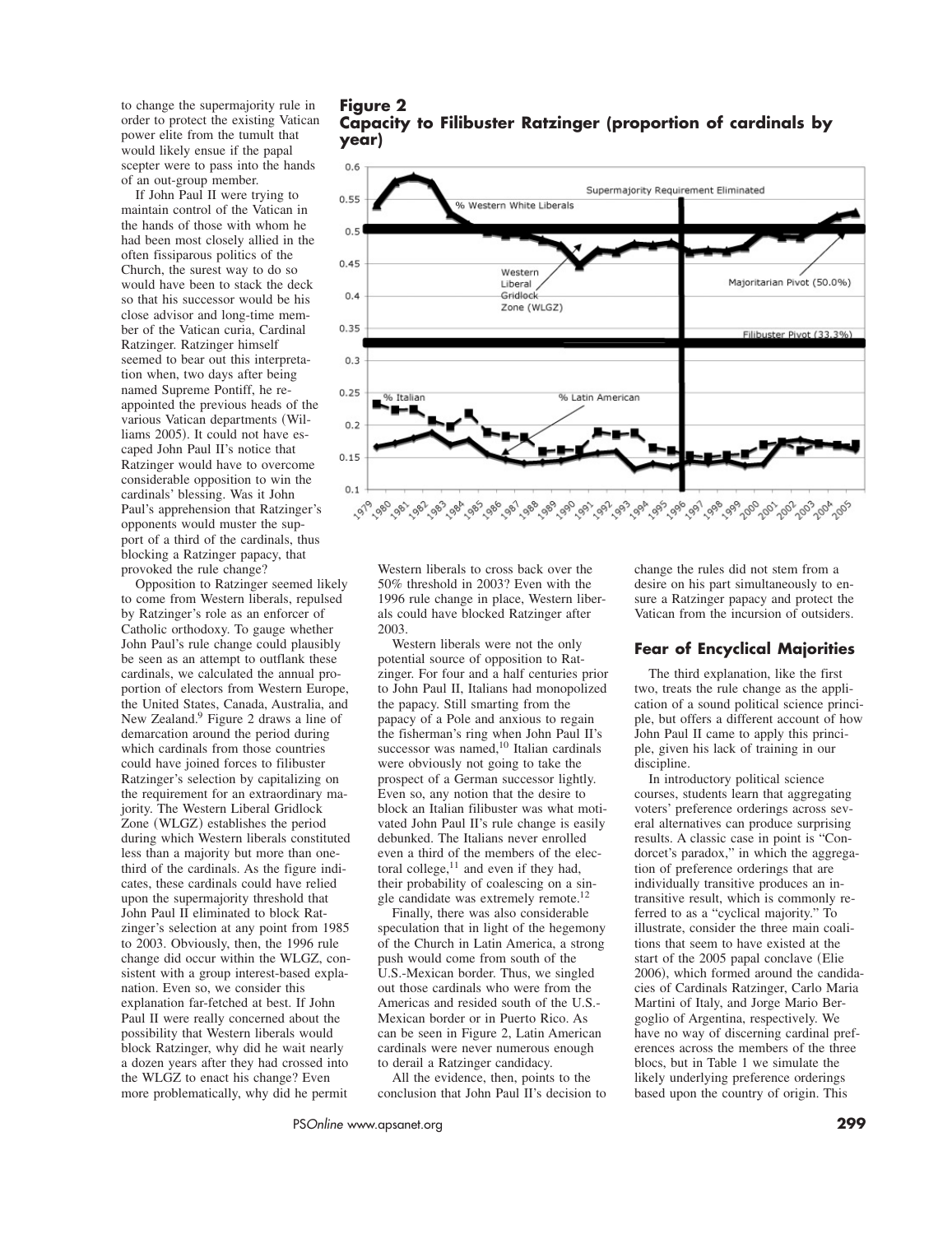#### **Table 1 Encyclical Majorities 2005 College of Cardinals Voting Demonstration**

|                     | Martini Bloc:<br>Liberal Italians and<br>Western Whites <sup>a</sup> | <b>Ratzinger Bloc:</b><br>Conservative Italians,<br>Germans, and<br>Eastern Europeans <sup>b</sup> | Bergoglio Bloc:<br>Third World <sup>c</sup> |
|---------------------|----------------------------------------------------------------------|----------------------------------------------------------------------------------------------------|---------------------------------------------|
| % of College        | 47.0%                                                                | 23.1%                                                                                              | 29.9%                                       |
| <b>First Choice</b> | Martini                                                              | Ratzinger                                                                                          | Bergoglio                                   |
| Second Choice       | Bergoglio                                                            | Martini                                                                                            | Ratzinger                                   |
| <b>Third Choice</b> | Ratzinger                                                            | Bergoglio                                                                                          | Martini                                     |

aIncludes cardinals from Western Europe, the United States, and half of the Italian cardinals.

**bIncludes cardinals from Eastern Europe, Germany, and half of the Italian** cardinals.

<sup>c</sup>Includes cardinals from Latin America, Africa, India, Indonesia, Syria, Thailand, and Vietnam.

analysis indicates that if the cardinals, thus aligned, were rational and voted according to their true preferences, no candidate could have secured a majority of the votes, let alone a two-thirds majority. The result would have been a cyclical majority, which, given the context, we rechristen an *en*cyclical majority. Under the old rules, the conclave would have deadlocked.

Could John Paul II's rules change have stemmed from his understanding of encyclical majorities? The pope had good reason to fear the effects of cycles: following the death of Clement IV in 1268, neither the Italian nor the French faction of cardinals could attain the two-thirds majority necessary to elect a candidate, and deadlock persisted for nearly three years. Finally, the residents of the town of Viterbo removed the roof from the structure housing the cardinals and cut their provisions to bread and water. We can safely assume that this experience led Gregory X, who was elected three days later, to issue the aforementioned decree cutting rations after eight days. We might also expect that such a prolonged conclave would have cost the papacy dearly, both in material terms (including replacing the roof), and with respect to the legitimacy of the outcome, given the divisive nature of the deliberations and the absence of consensus about the rightful successor.

John Paul II, who was widely regarded as media-savvy, surely would have wished to avoid the spectacle of a prolonged conclave, which inevitably would have been accompanied by press speculation about division among the cardinals. As we have suggested, the legitimacy of the chosen successor may in

part depend on the belief that his selection was relatively uncontested, or at least that the outcome did not result from a struggle for power.<sup>13</sup>

The pope was by all accounts highly intelligent and well-educated—he had a doctorate in theology—but it is unlikely that he investigated Condorcet's paradox in any depth. Even so, we think there is strong reason to embrace the encyclical majorities explanation—reason embodied in the adage that "It's not what you know, but who you know." John Paul II may not have studied political science seriously, but he did know someone who knew quite a lot of it, and he may have been able to draw on this person's guidance in applying the concept of encyclical majorities.

On January 1, 1994, two years before revising the voting rules, John Paul II established the Pontifical Academy of Social Sciences with the "aim of promoting the study and progress of the social, economic, political and juridical sciences, and of thus offering the Church those elements which she can use" (Vatican 2005b). According to John Paul II's decree, the Academy was to be composed of 20–40 members nominated by the Supreme Pontiff. One of the original pontifical academicians was the Nobel Prize-winning economist Kenneth J. Arrow. Arrow is best known for having proved the impossibility, given certain assumptions, of establishing a voting rule under which one alternative emerges as the most preferred—the so-called Arrow paradox, which amounts to a generalization of Condorcet's paradox (Arrow 1963). In order to ensure an outcome (i.e., to avoid (en)cyclical majorities), Arrow showed one must relax a basic condition on which voting is based. That, tellingly, is precisely what John Paul II did when he paired his relaxation of the supermajority requirement with a provision allowing the choice to be confined to the top two candidates from the previous round; the latter provision violated the prior requirement of unrestricted domain (a.k.a. "citizens' sovereignty"). Just two years later—just two years, that is, after naming to the Pontifical Academy the very social scientist who has thought most seriously about how to overcome cyclical majorities, and in the same year as the Academy held its first workshop on "democracy"—John Paul II changed the voting rules.<sup>14</sup>

### **Conclusion**

The importance of institutions in structuring human life and decisionmaking cannot be overstated. Few institutions are more important than the guidelines employed in selecting the spiritual leader for over a billion people. Although the importance of such institutions is widely acknowledged, there is no consensus on their source. Usually, institutions associated with one's spiritual life are attributed to a supernatural force. It was revelations to Moses, Muhammad, and Joseph Smith that are the basis for three of the world's most important institutions (the Ten Commandments; the Koran; and the Book of Mormon).

While many attribute institutions to divinity, political scientists frequently attribute institutions to the rational calculations of pivotal figures. It is in this spirit that we have explored the elimination of the supermajority requirement for selecting the pope. Although we have no doubt that John Paul II had a preferred successor and we suspect that this successor is the current holder of the papal ring, we also do not doubt that John Paul II recognized that the legitimacy of the papacy depends in part on a relatively swift and harmonious selection process: that is, it is important that the cardinals appear to have easily identified the correct man, and not to have elected a compromise candidate after prolonged bargaining.

The timing of the pope's decision to empower a simple majority of the conclave suggests that his primary motive was neither to ensure a Ratzinger papacy nor to empower the cardinals he had selected. Instead, his decision stemmed from his discovery that social choice processes are frequently inconclusive. Is the appointment of the Pontifical Academy, and of one of its members in particular, a smoking gun? Perhaps not—but it is surely a flaming arrow.